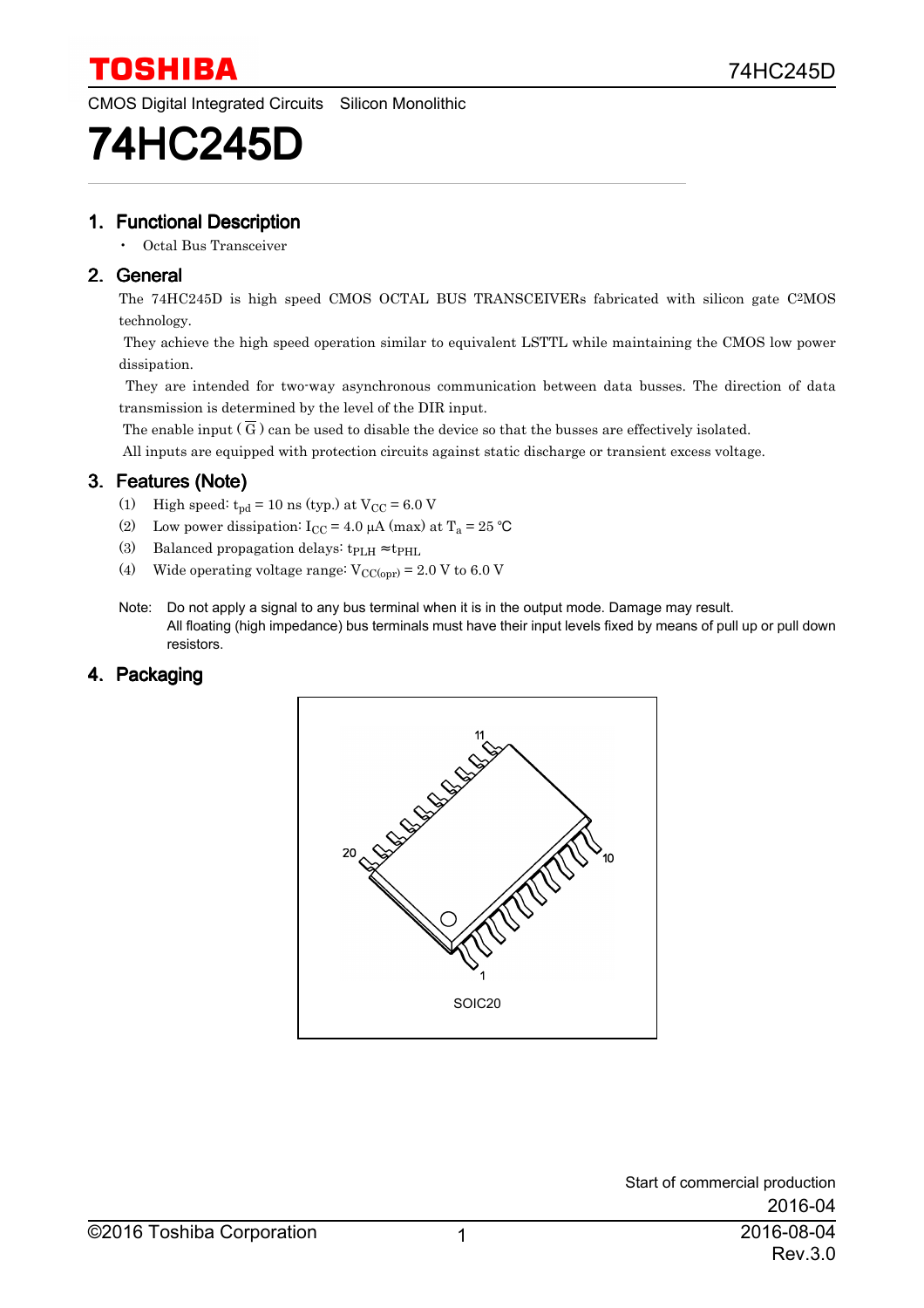#### 5. Pin Assignment

**TOSHIBA** 



6. Marking



7. IEC Logic Symbol

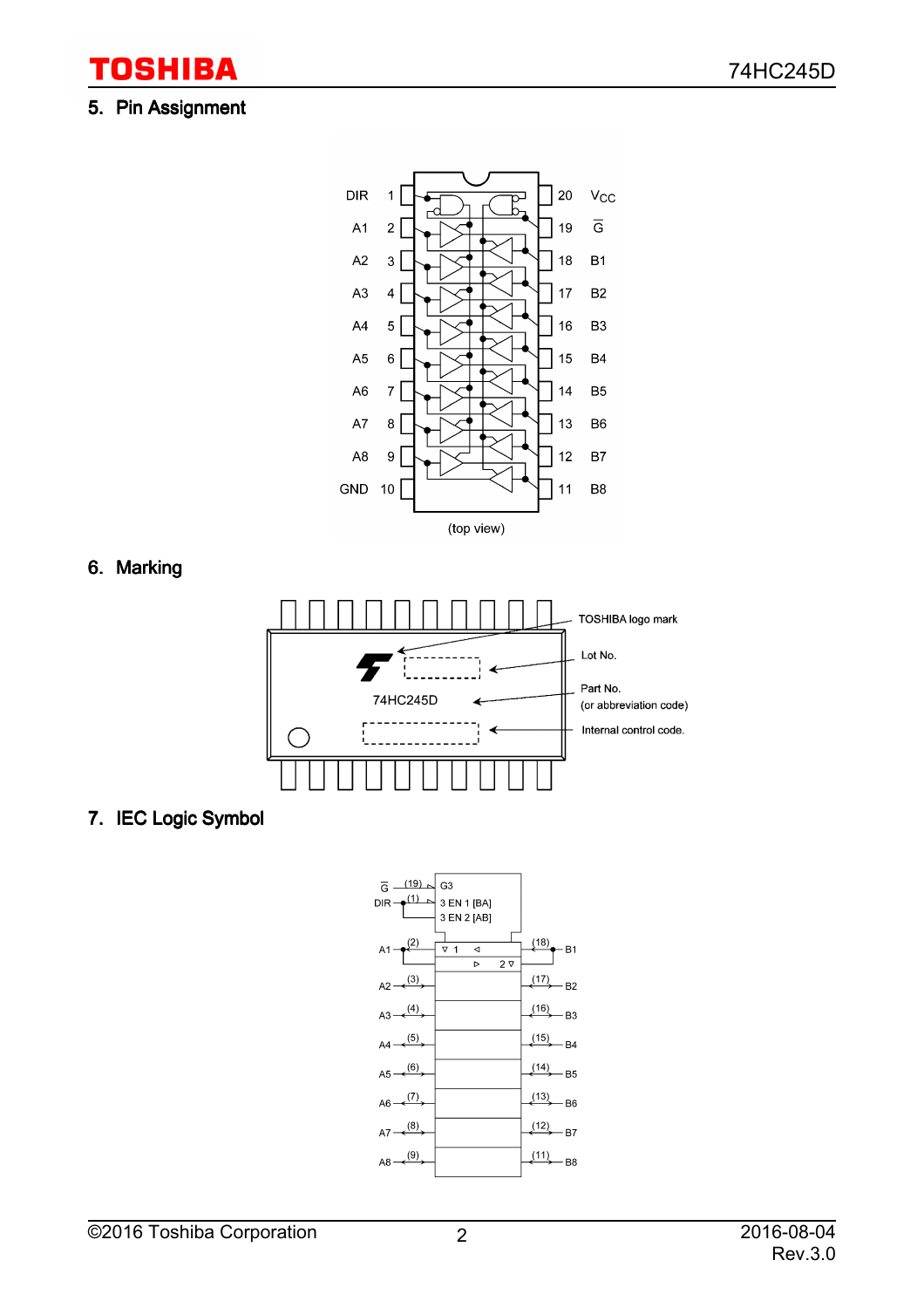#### 8. Truth Table

| Input $\overline{G}$ | Input DIR | A BUS           | <b>B BUS</b> | Output  |
|----------------------|-----------|-----------------|--------------|---------|
|                      |           | Output          | Input        | $A = B$ |
|                      |           | Output<br>Input |              | $B = A$ |
|                      |           |                 |              |         |

X: Don't care (L or H)

Z: High impedance

#### 9. Absolute Maximum Ratings (Note)

| Characteristics                 | Symbol                     | <b>Note</b> | Rating                   | Unit   |
|---------------------------------|----------------------------|-------------|--------------------------|--------|
| Supply voltage                  | $V_{\rm CC}$               |             | $-0.5$ to $7.0$          | $\vee$ |
| Input voltage                   | $V_{IN}$                   |             | $-0.5$ to $V_{CC}$ + 0.5 | $\vee$ |
| Output voltage                  | V <sub>OUT</sub>           |             | $-0.5$ to $V_{CC}$ + 0.5 | $\vee$ |
| Input diode current             | lικ                        |             | ±20                      | mA     |
| Output diode current            | $I_{OK}$                   |             | ±20                      | mA     |
| Output current                  | I <sub>OUT</sub>           |             | ±35                      | mA     |
| V <sub>CC</sub> /ground current | $_{\rm lcc}$               |             | ±75                      | mA     |
| Power dissipation               | $P_D$                      | (Note 1)    | 500                      | mW     |
| Storage temperature             | ${\mathsf T}_{\text{stg}}$ |             | $-65$ to 150             | °C     |

Note: Exceeding any of the absolute maximum ratings, even briefly, lead to deterioration in IC performance or even destruction.

Using continuously under heavy loads (e.g. the application of high temperature/current/voltage and the significant change in temperature, etc.) may cause this product to decrease in the reliability significantly even if the operating conditions (i.e. operating temperature/current/voltage, etc.) are within the absolute maximum ratings and the operating ranges.

Please design the appropriate reliability upon reviewing the Toshiba Semiconductor Reliability Handbook ("Handling Precautions"/"Derating Concept and Methods") and individual reliability data (i.e. reliability test report and estimated failure rate, etc).

Note 1:  $\mathsf{P}_{\mathsf{D}}$  derates linearly with -8 mW/°C above 85 °C

#### 10. Operating Ranges (Note)

| Characteristics           | Symbol                         | <b>Test Condition</b> | Rating                | Unit |
|---------------------------|--------------------------------|-----------------------|-----------------------|------|
| Supply voltage            | $V_{\rm CC}$                   | __                    | $2.0 \text{ to } 6.0$ |      |
| Input voltage             | $V_{IN}$                       |                       | 0 to $V_{CC}$         |      |
| Output voltage            | Ѵ <sub>оит</sub>               |                       | 0 to $V_{CC}$         |      |
| Operating temperature     | l opr                          |                       | $-40$ to 125          | °C   |
| Input rise and fall times | t <sub>r,</sub> t <sub>f</sub> |                       | 0 to 50               | μS   |

Note: The operating ranges are required to ensure the normal operation of the device. Unused inputs and bus inputs must be tied to either V<sub>CC</sub> or GND. Please connect both bus inputs and the bus outputs with V<sub>CC</sub> or GND when the I/O of the bus terminal changes by the function. In this case, please note that the output is not short-circuited.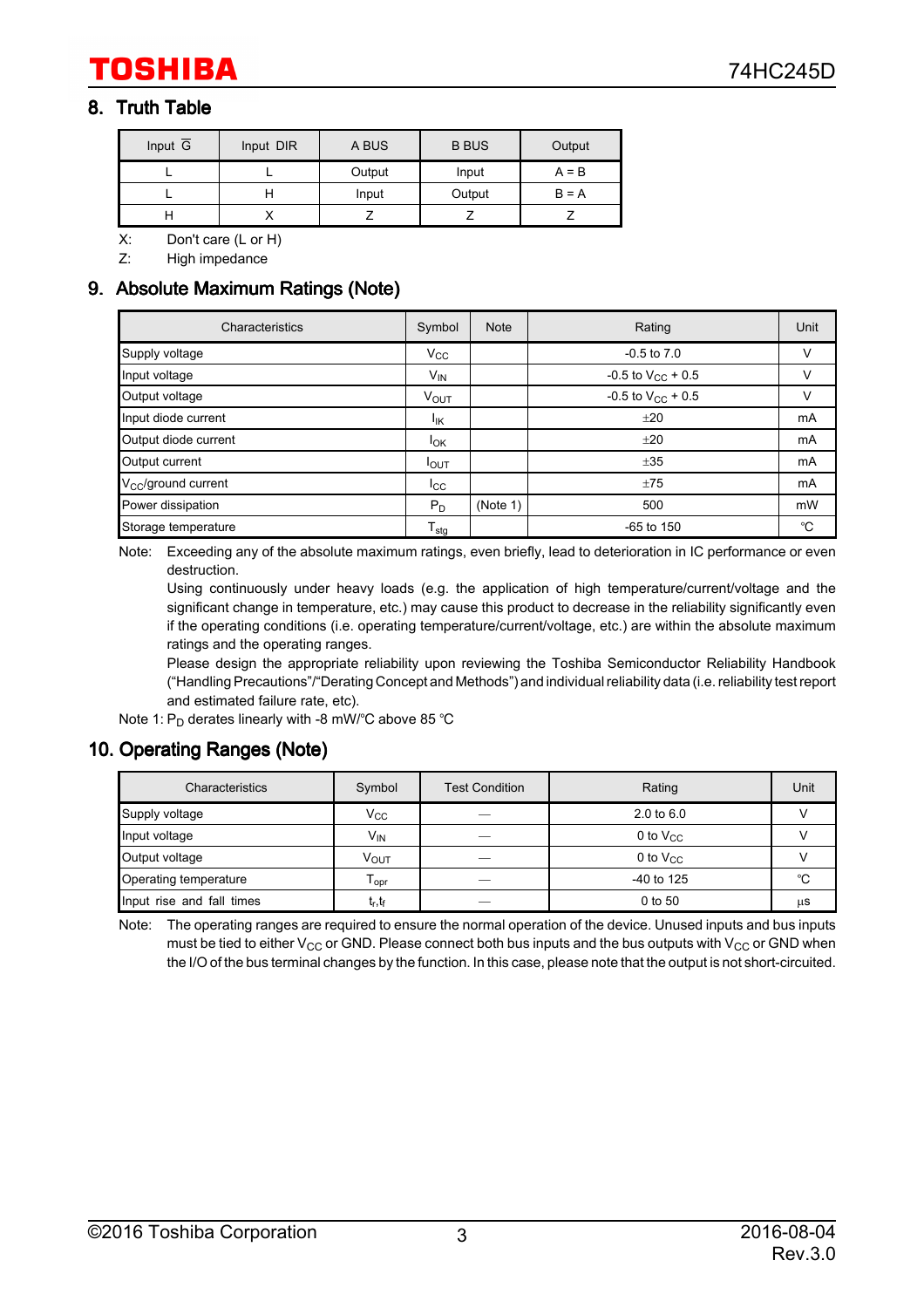## **TOSHIBA**

#### 11. Electrical Characteristics

#### 11.1. DC Characteristics (Unless otherwise specified,  $T_a = 25 \degree C$ )

| Characteristics                             | Symbol          | <b>Test Condition</b>                                        |                           | $V_{CC} (V)$ | Min  | Typ. | Max                             | Unit   |
|---------------------------------------------|-----------------|--------------------------------------------------------------|---------------------------|--------------|------|------|---------------------------------|--------|
| High-level input voltage                    | V <sub>IH</sub> |                                                              |                           | 2.0          | 1.50 |      |                                 | $\vee$ |
|                                             |                 |                                                              |                           | 4.5          | 3.15 |      |                                 |        |
|                                             |                 |                                                              |                           | 6.0          | 4.20 |      |                                 |        |
| Low-level input voltage                     | $V_{IL}$        |                                                              |                           | 2.0          |      |      | 0.50                            | $\vee$ |
|                                             |                 |                                                              |                           | 4.5          |      |      | 1.35                            |        |
|                                             |                 |                                                              |                           | 6.0          |      |      | 1.80                            |        |
| High-level output voltage                   | $V_{OH}$        | $V_{IN} = V_{IH}$ or $V_{IL}$                                | $I_{OH}$ = -20 $\mu$ A    | 2.0          | 1.9  | 2.0  | $\hspace{0.1mm}-\hspace{0.1mm}$ | $\vee$ |
|                                             |                 |                                                              |                           | 4.5          | 4.4  | 4.5  |                                 |        |
|                                             |                 |                                                              |                           | 6.0          | 5.9  | 6.0  |                                 |        |
|                                             |                 |                                                              | $I_{OH}$ = -6 mA          | 4.5          | 4.18 | 4.31 |                                 |        |
|                                             |                 |                                                              | $I_{OH}$ = -7.8 mA        | 6.0          | 5.68 | 5.80 |                                 |        |
| Low-level output voltage                    | $V_{OL}$        | $V_{IN} = V_{IH}$ or $V_{IL}$                                | $I_{OL}$ = 20 $\mu$ A     | 2.0          |      | 0.0  | 0.1                             | V      |
|                                             |                 |                                                              |                           | 4.5          |      | 0.0  | 0.1                             |        |
|                                             |                 |                                                              |                           | 6.0          |      | 0.0  | 0.1                             |        |
|                                             |                 |                                                              | $I_{OL} = 6 mA$           | 4.5          |      | 0.17 | 0.26                            |        |
|                                             |                 |                                                              | $I_{OL} = 7.8 \text{ mA}$ | 6.0          |      | 0.18 | 0.26                            |        |
| 3-state output OFF-state<br>leakage current | $I_{OZ}$        | $V_{IN}$ = $V_{IH}$ or $V_{IL}$<br>$V_{OUT} = V_{CC}$ or GND |                           | 6.0          |      |      | ±0.5                            | μA     |
| Input leakage current                       | I <sub>IN</sub> | $V_{IN}$ = $V_{CC}$ or GND                                   |                           | 6.0          |      |      | ±0.1                            | μA     |
| Quiescent supply current                    | $I_{\rm CC}$    | $V_{IN}$ = $V_{CC}$ or GND                                   |                           | 6.0          |      |      | 4.0                             | μA     |

#### 11.2. DC Characteristics (Unless otherwise specified,  $T_a = -40$  to 85 °C)

| Characteristics                             | Symbol          | <b>Test Condition</b>                                                      |                        | $V_{CC} (V)$ | Min                      | Max                      | Unit   |
|---------------------------------------------|-----------------|----------------------------------------------------------------------------|------------------------|--------------|--------------------------|--------------------------|--------|
| High-level input voltage                    | V <sub>IH</sub> |                                                                            |                        | 2.0          | 1.50                     |                          | V      |
|                                             |                 |                                                                            |                        | 4.5          | 3.15                     | $\overline{\phantom{0}}$ |        |
|                                             |                 |                                                                            |                        | 6.0          | 4.20                     |                          |        |
| Low-level input voltage                     | $V_{IL}$        |                                                                            |                        | 2.0          | $\overline{\phantom{0}}$ | 0.50                     | $\vee$ |
|                                             |                 |                                                                            |                        | 4.5          | $\overline{\phantom{0}}$ | 1.35                     |        |
|                                             |                 |                                                                            |                        | 6.0          | $\overline{\phantom{0}}$ | 1.80                     |        |
| High-level output voltage                   | $V_{OH}$        | $V_{\text{IN}} = V_{\text{IH}}$ or $V_{\text{II}}$                         | $I_{OH}$ = -20 $\mu$ A | 2.0          | 1.9                      |                          | V      |
|                                             |                 |                                                                            |                        | 4.5          | 4.4                      |                          |        |
|                                             |                 |                                                                            |                        | 6.0          | 5.9                      |                          |        |
|                                             |                 |                                                                            | $I_{OH}$ = -6 mA       | 4.5          | 4.13                     |                          |        |
|                                             |                 |                                                                            | $I_{OH}$ = -7.8 mA     | 6.0          | 5.63                     | —                        |        |
| Low-level output voltage                    | $V_{OL}$        | $V_{IN}$ = $V_{IH}$ or $V_{IL}$                                            | $I_{OL}$ = 20 µA       | 2.0          |                          | 0.1                      | $\vee$ |
|                                             |                 |                                                                            |                        | 4.5          | $\overline{\phantom{0}}$ | 0.1                      |        |
|                                             |                 |                                                                            |                        | 6.0          | $\overline{\phantom{0}}$ | 0.1                      |        |
|                                             |                 |                                                                            | $I_{OL}$ = 6 mA        | 4.5          | $\overline{\phantom{0}}$ | 0.33                     |        |
|                                             |                 |                                                                            | $I_{OL}$ = 7.8 mA      | 6.0          | $\overline{\phantom{0}}$ | 0.33                     |        |
| 3-state output OFF-state leakage<br>current | $I_{OZ}$        | $V_{IN} = V_{IH}$ or $V_{IL}$<br>$V_{\text{OUT}}$ = $V_{\text{CC}}$ or GND |                        | 6.0          |                          | ±5.0                     | μA     |
| Input leakage current                       | $I_{IN}$        | $V_{IN}$ = $V_{CC}$ or GND                                                 |                        | 6.0          | $\overline{\phantom{0}}$ | ±1.0                     | μA     |
| Quiescent supply current                    | $I_{\rm CC}$    | $V_{IN} = V_{CC}$ or GND                                                   |                        | 6.0          |                          | 40.0                     | μA     |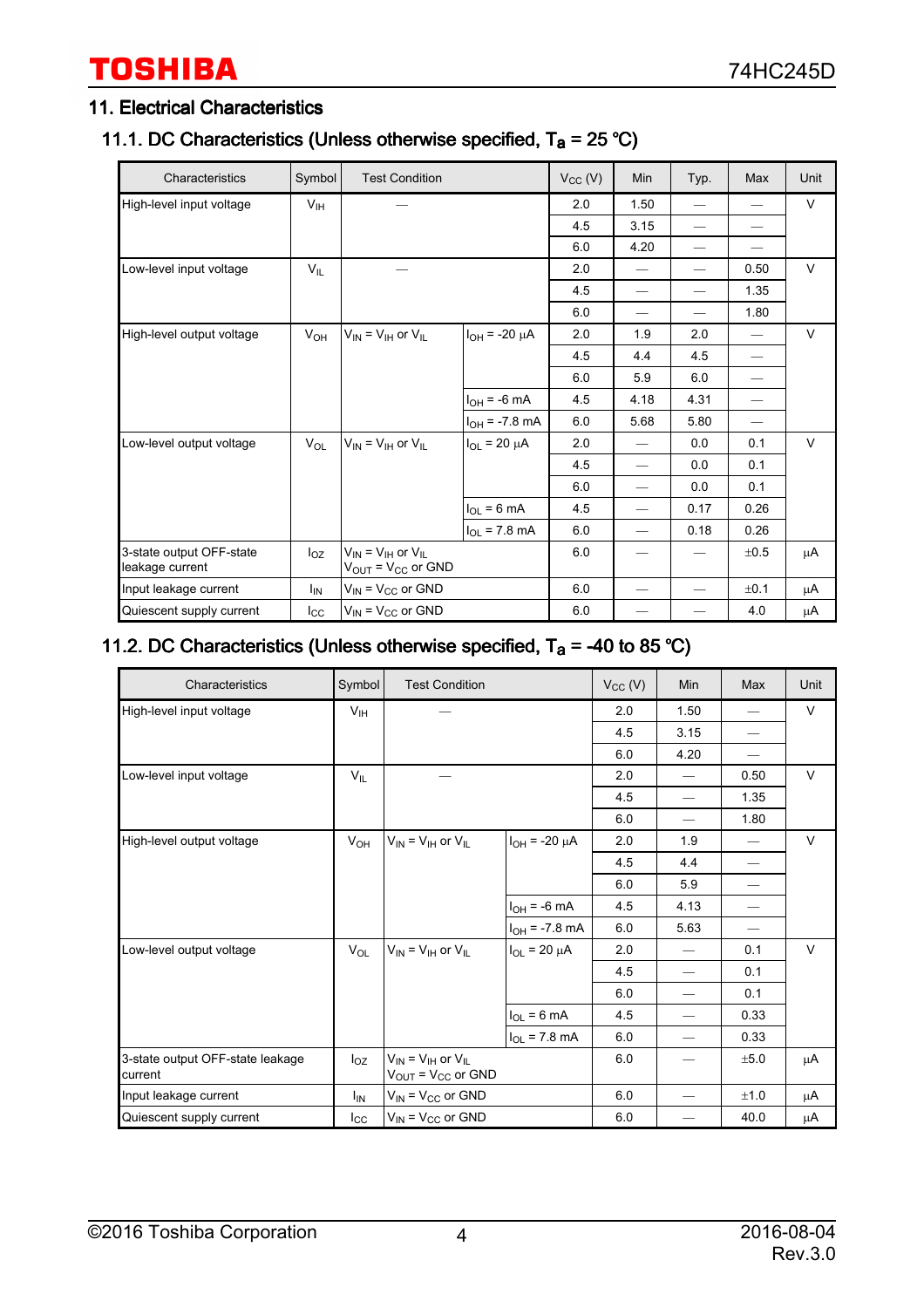#### 11.3. DC Characteristics (Unless otherwise specified,  $T_a = -40$  to 125 °C)

| Characteristics                             | Symbol          | <b>Test Condition</b>                                      |                        | $V_{CC}$ (V) | Min                      | Max   | Unit   |
|---------------------------------------------|-----------------|------------------------------------------------------------|------------------------|--------------|--------------------------|-------|--------|
| High-level input voltage                    | $V_{\text{IH}}$ |                                                            |                        | 2.0          | 1.50                     |       | $\vee$ |
|                                             |                 |                                                            |                        | 4.5          | 3.15                     |       |        |
|                                             |                 |                                                            |                        | 6.0          | 4.20                     |       |        |
| Low-level input voltage                     | $V_{IL}$        |                                                            |                        | 2.0          | $\qquad \qquad$          | 0.50  | V      |
|                                             |                 |                                                            |                        | 4.5          | $\overline{\phantom{0}}$ | 1.35  |        |
|                                             |                 |                                                            |                        | 6.0          | $\overline{\phantom{0}}$ | 1.80  |        |
| High-level output voltage                   | $V_{OH}$        | $V_{\text{IN}} = V_{\text{IH}}$ or $V_{\text{IL}}$         | $I_{OH}$ = -20 $\mu$ A | 2.0          | 1.9                      |       | V      |
|                                             |                 |                                                            |                        | 4.5          | 4.4                      |       |        |
|                                             |                 |                                                            |                        | 6.0          | 5.9                      |       |        |
|                                             |                 |                                                            | $I_{OH} = -6$ mA       | 4.5          | 3.7                      |       |        |
|                                             |                 |                                                            | $I_{OH}$ = -7.8 mA     | 6.0          | 5.2                      | —     |        |
| Low-level output voltage                    | $V_{OL}$        | $V_{IN} = V_{IH}$ or $V_{IL}$                              | $I_{OL}$ = 20 $\mu$ A  | 2.0          | $\overline{\phantom{0}}$ | 0.1   | V      |
|                                             |                 |                                                            |                        | 4.5          | $\overline{\phantom{0}}$ | 0.1   |        |
|                                             |                 |                                                            |                        | 6.0          | $\overline{\phantom{0}}$ | 0.1   |        |
|                                             |                 |                                                            | $I_{OL} = 6 mA$        | 4.5          | $\overline{\phantom{0}}$ | 0.4   |        |
|                                             |                 |                                                            | $I_{OL}$ = 7.8 mA      | 6.0          | $\overline{\phantom{0}}$ | 0.4   |        |
| 3-state output OFF-state leakage<br>current | $I_{OZ}$        | $V_{IN} = V_{IH}$ or $V_{IL}$<br>$V_{OUT} = V_{CC}$ or GND |                        | 6.0          |                          | ±10.0 | μA     |
| Input leakage current                       | $I_{IN}$        | $V_{IN}$ = $V_{CC}$ or GND                                 |                        | 6.0          |                          | ±1.0  | μA     |
| Quiescent supply current                    | $I_{\rm CC}$    | $V_{IN}$ = $V_{CC}$ or GND                                 |                        | 6.0          |                          | 160.0 | μA     |

#### 11.4. AC Characteristics (Unless otherwise specified,  $T_a = 25 \degree C$ , Input:  $t_r = t_f = 6 \text{ ns}$ )

| Characteristics               | Symbol                               | <b>Note</b> | <b>Test Condition</b> | $C_L$ (pF) | $V_{CC} (V)$ | Min                      | Typ.           | Max | Unit |
|-------------------------------|--------------------------------------|-------------|-----------------------|------------|--------------|--------------------------|----------------|-----|------|
| Output transition time        | $t_{\text{TLH}}$ , $t_{\text{THL}}$  |             |                       | 50         | 2.0          |                          | 52             | 60  | ns   |
|                               |                                      |             |                       |            | 4.5          | —                        | $\overline{7}$ | 12  |      |
|                               |                                      |             |                       |            | 6.0          |                          | 6              | 10  |      |
| Propagation delay time        | $t_{\mathsf{PLH}}, t_{\mathsf{PHL}}$ |             |                       | 50         | 2.0          | $\overline{\phantom{0}}$ | 33             | 90  | ns   |
|                               |                                      |             |                       |            | 4.5          |                          | 12             | 18  |      |
|                               |                                      |             |                       |            | 6.0          | $\overline{\phantom{0}}$ | 10             | 15  |      |
|                               |                                      |             |                       | 150        | 2.0          |                          | 48             | 120 |      |
|                               |                                      |             |                       |            | 4.5          |                          | 16             | 24  |      |
|                               |                                      |             |                       |            | 6.0          | $\overline{\phantom{0}}$ | 14             | 20  |      |
| 3-state output enable time    | $t_{PZL}, t_{PZH}$                   |             | $R_L = 1 k\Omega$     | 50         | 2.0          | $\overline{\phantom{0}}$ | 48             | 150 | ns   |
|                               |                                      |             |                       |            | 4.5          | —                        | 16             | 30  |      |
|                               |                                      |             |                       |            | 6.0          |                          | 14             | 26  |      |
|                               |                                      |             |                       | 150        | 2.0          | $\overline{\phantom{0}}$ | 63             | 180 |      |
|                               |                                      |             |                       |            | 4.5          | $\overline{\phantom{0}}$ | 21             | 36  |      |
|                               |                                      |             |                       |            | 6.0          |                          | 18             | 31  |      |
| 3-state output disable time   | t <sub>PLZ</sub> , t <sub>PHZ</sub>  |             | $R_L = 1 k\Omega$     | 50         | 2.0          |                          | 37             | 150 | ns   |
|                               |                                      |             |                       |            | 4.5          |                          | 17             | 30  |      |
|                               |                                      |             |                       |            | 6.0          | $\overline{\phantom{0}}$ | 15             | 26  |      |
| Input capacitance             | $C_{\text{IN}}$                      |             | DIR, G                |            |              |                          | 3              |     | pF   |
| Power dissipation capacitance | $C_{PD}$                             | (Note 1)    |                       |            |              |                          | 12             |     | pF   |

Note 1:  $\rm C_{PD}$  is defined as the value of the internal equivalent capacitance which is calculated from the operating current consumption without load. Average operating current can be obtained by the equation.  $I_{CC(opr)} = C_{PD} \times V_{CC} \times f_{IN} + I_{CC}/8$  (per bit)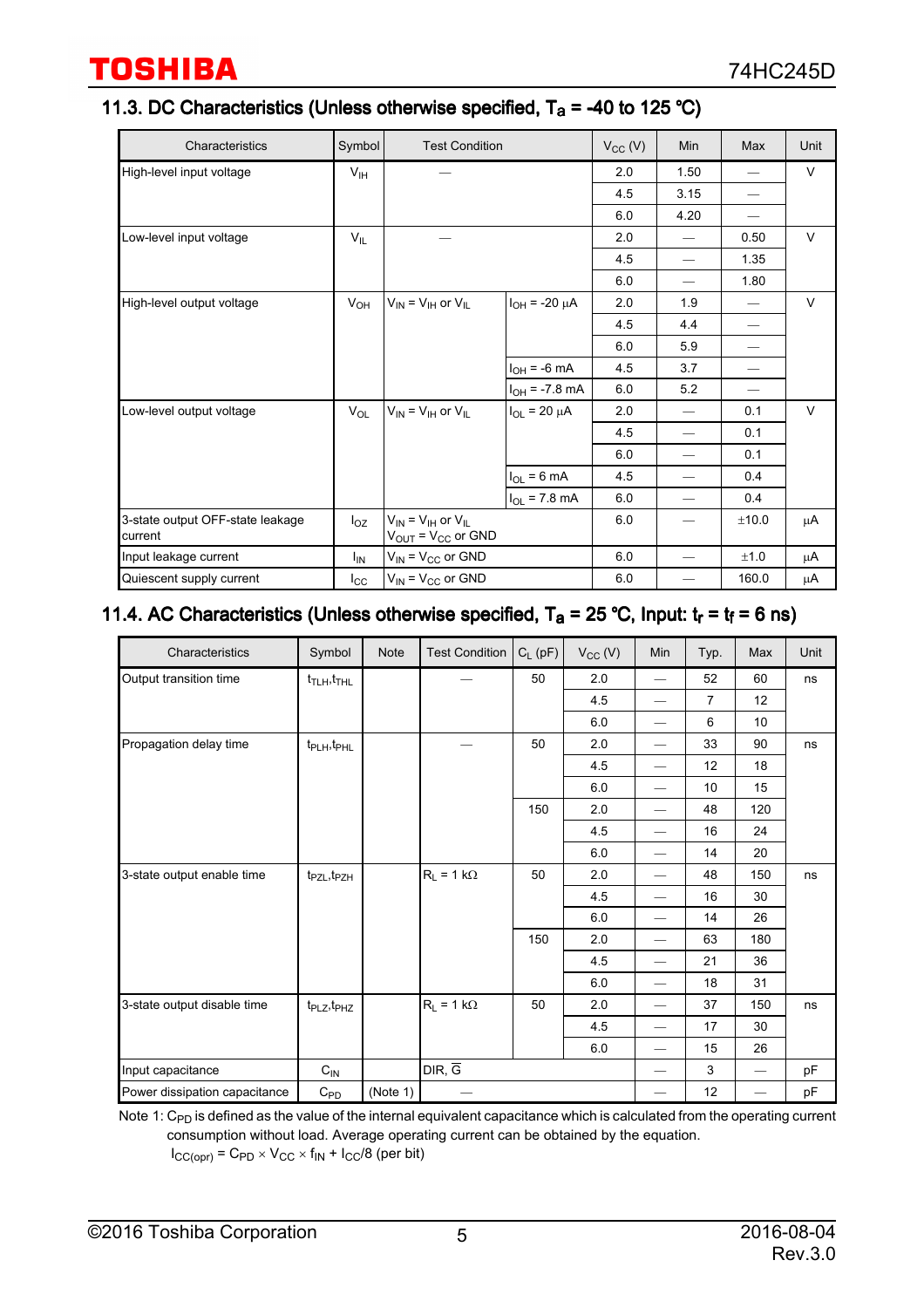#### 11.5. AC Characteristics (Unless otherwise specified,  $T_a$  = -40 to 85 °C, Input:  $t_r$  =  $t_f$  = 6 ns)

| Characteristics             | Symbol                              | <b>Test Condition</b> | $C_L$ (pF) | $V_{CC}$ (V) | Min | Max | Unit |
|-----------------------------|-------------------------------------|-----------------------|------------|--------------|-----|-----|------|
| Output transition time      | $t_{\text{TLH}}$ , $t_{\text{THL}}$ |                       | 50         | 2.0          |     | 75  | ns   |
|                             |                                     |                       |            | 4.5          |     | 15  |      |
|                             |                                     |                       |            | 6.0          |     | 13  |      |
| Propagation delay time      | t <sub>PLH</sub> , t <sub>PHL</sub> |                       | 50         | 2.0          |     | 115 | ns   |
|                             |                                     |                       |            | 4.5          |     | 23  |      |
|                             |                                     |                       |            | 6.0          |     | 20  |      |
|                             |                                     |                       | 150        | 2.0          |     | 150 |      |
|                             |                                     |                       |            | 4.5          |     | 30  |      |
|                             |                                     |                       |            | 6.0          |     | 26  |      |
| 3-state output enable time  | $t_{PZL}, t_{PZH}$                  | $R_L = 1 k\Omega$     | 50         | 2.0          |     | 190 | ns   |
|                             |                                     |                       |            | 4.5          |     | 38  |      |
|                             |                                     |                       |            | 6.0          |     | 32  |      |
|                             |                                     |                       | 150        | 2.0          |     | 225 |      |
|                             |                                     |                       |            | 4.5          |     | 45  |      |
|                             |                                     |                       |            | 6.0          |     | 38  |      |
| 3-state output disable time | $t_{PLZ}, t_{PHZ}$                  | $R_L = 1 k\Omega$     | 50         | 2.0          |     | 190 | ns   |
|                             |                                     |                       |            | 4.5          |     | 38  |      |
|                             |                                     |                       |            | 6.0          |     | 32  |      |

#### 11.6. AC Characteristics (Unless otherwise specified,  $T_a = -40$  to 125 °C, Input:  $t_r = t_f = 6$  ns)

| Characteristics             | Symbol                              | <b>Test Condition</b> | $C_L$ (pF) | $V_{CC} (V)$ | Min                      | Max | Unit |
|-----------------------------|-------------------------------------|-----------------------|------------|--------------|--------------------------|-----|------|
| Output transition time      | $t_{\text{TLH}}$ , $t_{\text{THL}}$ |                       | 50         | 2.0          | $\overline{\phantom{0}}$ | 90  | ns   |
|                             |                                     |                       |            | 4.5          |                          | 18  |      |
|                             |                                     |                       |            | 6.0          |                          | 15  |      |
| Propagation delay time      | t <sub>PLH</sub> , t <sub>PHL</sub> |                       | 50         | 2.0          |                          | 135 | ns   |
|                             |                                     |                       |            | 45           |                          | 27  |      |
|                             |                                     |                       |            | 6.0          |                          | 23  |      |
|                             |                                     |                       | 150        | 2.0          |                          | 180 |      |
|                             |                                     |                       |            | 4.5          |                          | 36  |      |
|                             |                                     |                       |            | 6.0          |                          | 31  |      |
| 3-state output enable time  | $t_{PZL}, t_{PZH}$                  | $R_L = 1 k\Omega$     | 50         | 2.0          | —                        | 225 | ns   |
|                             |                                     |                       |            | 45           | —                        | 45  |      |
|                             |                                     |                       |            | 6.0          |                          | 38  |      |
|                             |                                     |                       | 150        | 2.0          |                          | 270 |      |
|                             |                                     |                       |            | 4.5          |                          | 54  |      |
|                             |                                     |                       |            | 6.0          |                          | 46  |      |
| 3-state output disable time | $t_{PLZ}, t_{PHZ}$                  | $R_L = 1 k\Omega$     | 50         | 2.0          |                          | 225 | ns   |
|                             |                                     |                       |            | 4.5          |                          | 45  |      |
|                             |                                     |                       |            | 6.0          |                          | 38  |      |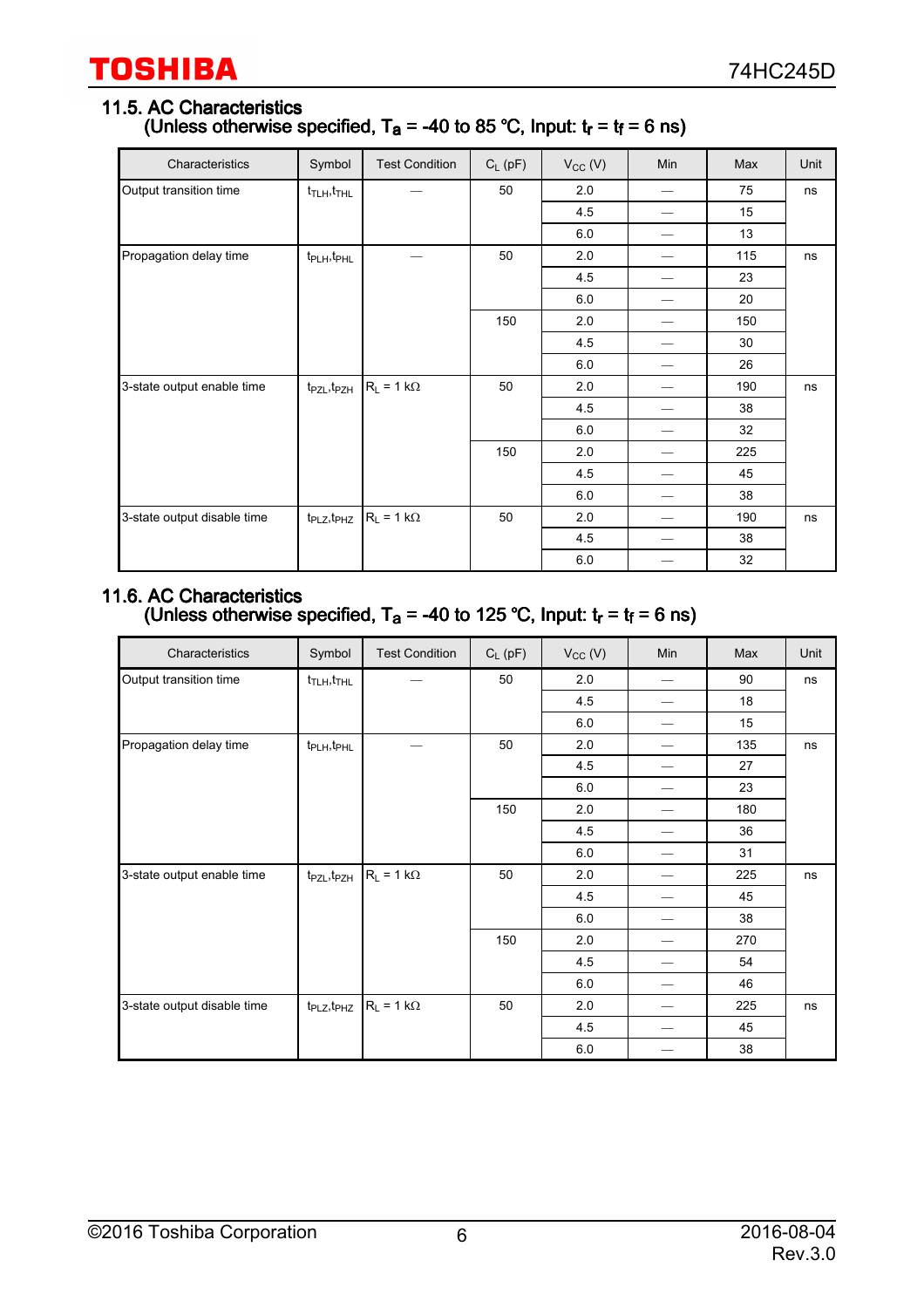

#### Package Dimensions

74HC245D

Unit: mm



Weight: 0.51 g (typ.)

Package Name(s) Nickname: SOIC20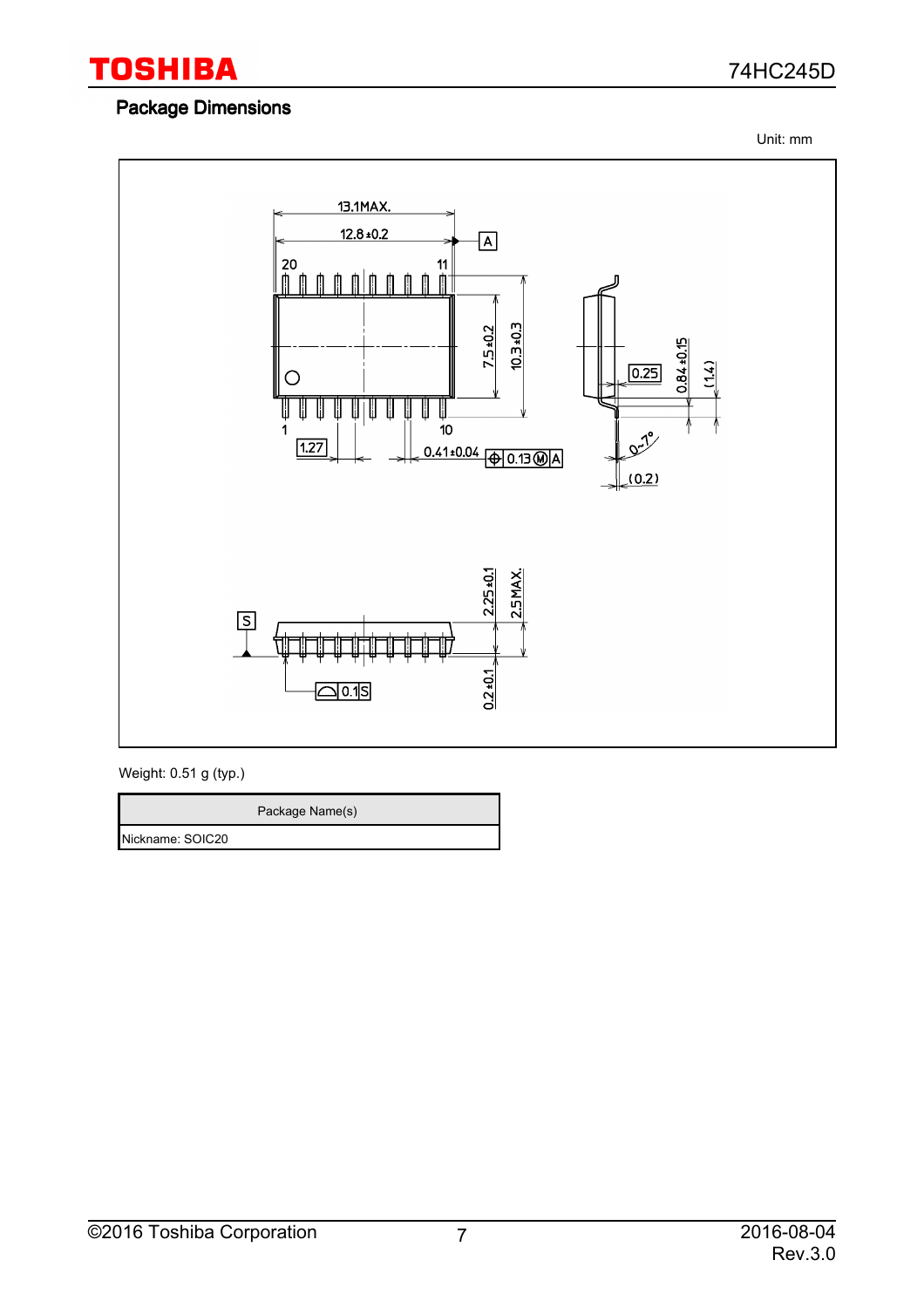#### RESTRICTIONS ON PRODUCT USE

- Toshiba Corporation, and its subsidiaries and affiliates (collectively "TOSHIBA"), reserve the right to make changes to the information in this document, and related hardware, software and systems (collectively "Product") without notice.
- This document and any information herein may not be reproduced without prior written permission from TOSHIBA. Even with TOSHIBA's written permission, reproduction is permissible only if reproduction is without alteration/omission.
- Though TOSHIBA works continually to improve Product's quality and reliability, Product can malfunction or fail. Customers are responsible for complying with safety standards and for providing adequate designs and safeguards for their hardware, software and systems which minimize risk and avoid situations in which a malfunction or failure of Product could cause loss of human life, bodily injury or damage to property, including data loss or corruption. Before customers use the Product, create designs including the Product, or incorporate the Product into their own applications, customers must also refer to and comply with (a) the latest versions of all relevant TOSHIBA information, including without limitation, this document, the specifications, the data sheets and application notes for Product and the precautions and conditions set forth in the "TOSHIBA Semiconductor Reliability Handbook" and (b) the instructions for the application with which the Product will be used with or for. Customers are solely responsible for all aspects of their own product design or applications, including but not limited to (a) determining the appropriateness of the use of this Product in such design or applications; (b) evaluating and determining the applicability of any information contained in this document, or in charts, diagrams, programs, algorithms, sample application circuits, or any other referenced documents; and (c) validating all operating parameters for such designs and applications. TOSHIBA ASSUMES NO LIABILITY FOR CUSTOMERS' PRODUCT DESIGN OR APPLICATIONS.
- PRODUCT IS NEITHER INTENDED NOR WARRANTED FOR USE IN EQUIPMENTS OR SYSTEMS THAT REQUIRE EXTRAORDINARILY HIGH LEVELS OF QUALITY AND/OR RELIABILITY, AND/OR A MALFUNCTION OR FAILURE OF WHICH MAY CAUSE LOSS OF HUMAN LIFE, BODILY INJURY, SERIOUS PROPERTY DAMAGE AND/OR SERIOUS PUBLIC IMPACT ("UNINTENDED USE"). Except for specific applications as expressly stated in this document, Unintended Use includes, without limitation, equipment used in nuclear facilities, equipment used in the aerospace industry, medical equipment, equipment used for automobiles, trains, ships and other transportation, traffic signaling equipment, equipment used to control combustions or explosions, safety devices, elevators and escalators, devices related to electric power, and equipment used in finance-related fields. IF YOU USE PRODUCT FOR UNINTENDED USE, TOSHIBA ASSUMES NO LIABILITY FOR PRODUCT. For details, please contact your TOSHIBA sales representative.
- Do not disassemble, analyze, reverse-engineer, alter, modify, translate or copy Product, whether in whole or in part.
- Product shall not be used for or incorporated into any products or systems whose manufacture, use, or sale is prohibited under any applicable laws or regulations.
- The information contained herein is presented only as guidance for Product use. No responsibility is assumed by TOSHIBA for any infringement of patents or any other intellectual property rights of third parties that may result from the use of Product. No license to any intellectual property right is granted by this document, whether express or implied, by estoppel or otherwise.
- ABSENT A WRITTEN SIGNED AGREEMENT, EXCEPT AS PROVIDED IN THE RELEVANT TERMS AND CONDITIONS OF SALE FOR PRODUCT, AND TO THE MAXIMUM EXTENT ALLOWABLE BY LAW, TOSHIBA (1) ASSUMES NO LIABILITY WHATSOEVER, INCLUDING WITHOUT LIMITATION, INDIRECT, CONSEQUENTIAL, SPECIAL, OR INCIDENTAL DAMAGES OR LOSS, INCLUDING WITHOUT LIMITATION, LOSS OF PROFITS, LOSS OF OPPORTUNITIES, BUSINESS INTERRUPTION AND LOSS OF DATA, AND (2) DISCLAIMS ANY AND ALL EXPRESS OR IMPLIED WARRANTIES AND CONDITIONS RELATED TO SALE, USE OF PRODUCT, OR INFORMATION, INCLUDING WARRANTIES OR CONDITIONS OF MERCHANTABILITY, FITNESS FOR A PARTICULAR PURPOSE, ACCURACY OF INFORMATION, OR NONINFRINGEMENT.
- Do not use or otherwise make available Product or related software or technology for any military purposes, including without limitation, for the design, development, use, stockpiling or manufacturing of nuclear, chemical, or biological weapons or missile technology products (mass destruction weapons). Product and related software and technology may be controlled under the applicable export laws and regulations including, without limitation, the Japanese Foreign Exchange and Foreign Trade Law and the U.S. Export Administration Regulations. Export and re-export of Product or related software or technology are strictly prohibited except in compliance with all applicable export laws and regulations.
- Please contact your TOSHIBA sales representative for details as to environmental matters such as the RoHS compatibility of Product. Please use Product in compliance with all applicable laws and regulations that regulate the inclusion or use of controlled substances, including without limitation, the EU RoHS Directive. TOSHIBA ASSUMES NO LIABILITY FOR DAMAGES OR LOSSES OCCURRING AS A RESULT OF NONCOMPLIANCE WITH APPLICABLE LAWS AND REGULATIONS.